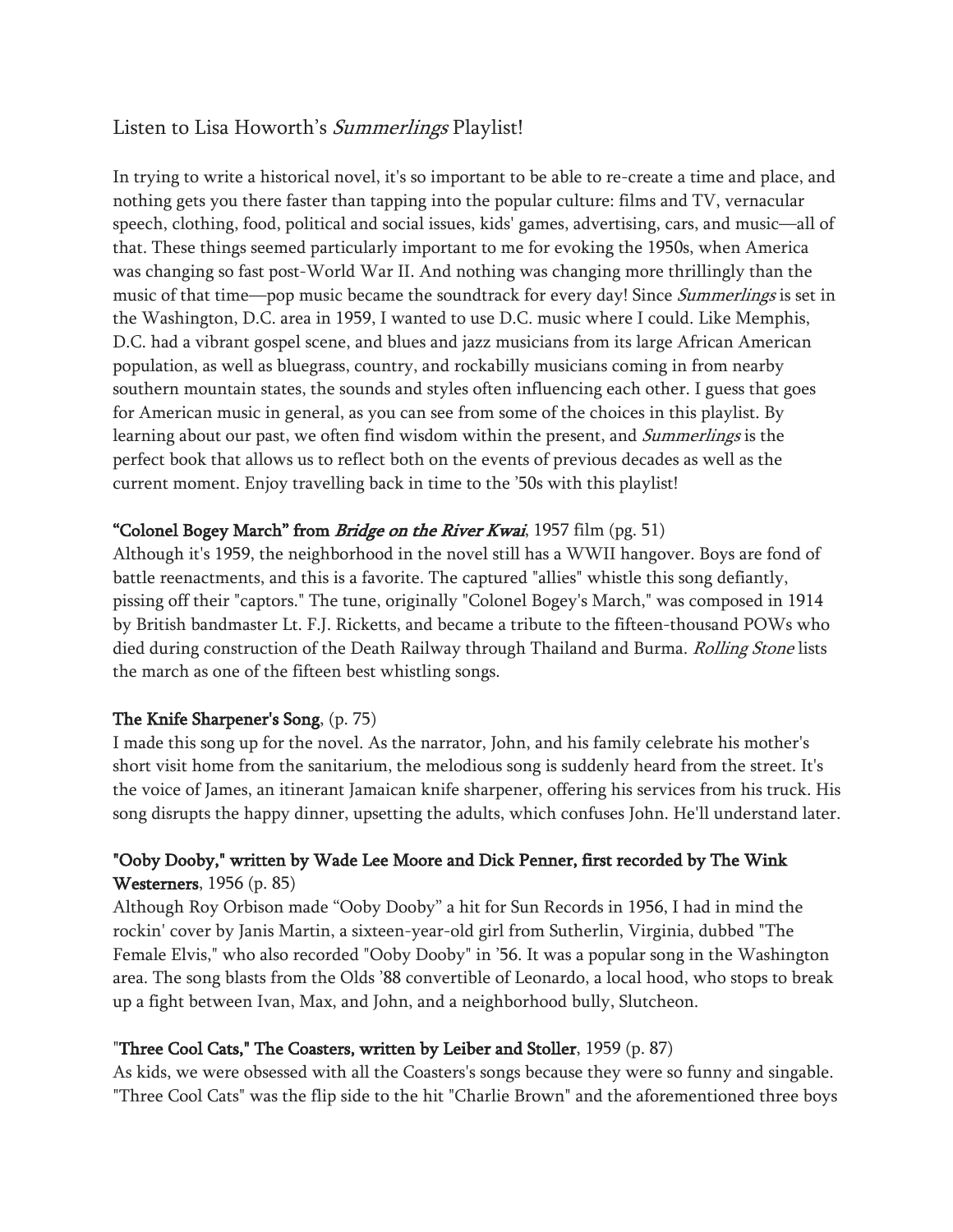adopt it as their theme song. In this case, they sing it with bravado after Leonardo runs off Slutcheon, who had started an unsettling conversation about seeing Elena, Ivan's Ukrainian aunt and the neighborhood goddess, naked, as they march down the street, arms entwined in relieved brotherhood.

#### "Bony Moronie," Larry Williams, 1957 (p. 108)

Pianist Williams's songs were recorded by the Beatles, the Stones, Simon and Garfunkel, and Little Richard, who was a life-long friend. He led a wild life—he was a New Orleanian—and died of a gunshot to the head, supposedly a suicide. John tries to sing this song with his estranged dad and his pre-teen sister Liz as they head to Rehoboth Beach in an MG TD, John crammed in the tiny luggage space.

#### "Bye Bye Love," The Everly Brothers, 1957 (p. 108)

Man, do I love me some Everly Brothers! Written by the renowned Felice and Boudleaux Bryant, and Chet Atkins plays lead guitar. This was the first song Paul McCartney ever performed on stage, and has been covered by Conway Twitty and Loretta Lynn, David Lindley, and Ray Charles in that crazy country and western album he put out in 1962. Also sung as the MG whips down the road toward the beach, and disaster for John.

#### "Enchanted Sea," The Islanders, 1959 (p. 113)

I adored this eerie instrumental, its "buoy bells, lapping waves, high-lonesome whistling and mournful guitar" evoking the Chesapeake Bay and the wonderful times I had there growing up. It was a weird hit for the same summer as "What'd I Say" and ('Til) I Kissed You," but it works as a great make-out and slow-dance song, as in the beach party scene in the novel. I love rock trivia: the guitarist, Randy Starr, was a dentist in the Bronx.

#### "Stagger Lee," LLoyd Price, 1958 (p. 116)

This much-covered number was originally a folk song about the 1895 murder by a pimp of a business rival in St. Louis. The song comes on the record player at the beach party, just after John has gotten into trouble with his dad and his friend, the real-life Lt. Jacob Beser, the only man to have been on both atomic bombing missions over Japan.

#### Theme music from *Peter Gunn* TV show, Henry Mancini, 1959 (p. 128)

This menacing, noir theme won Mancini an Emmy and two Grammys. John and his grandfather, Brickie, are waiting for the show to come on as they both drink scotch, eat Honeymoon ice cream, and discuss Russia, America, and war.

#### 197. Flamenco number, Laurindo Almeida, 1959 (p. 129)

The famous Brazilian guitarist and composer appears in a club scene in the Peter Gunn episode, "Skin Deep," exciting Brickie, a huge jazz fan, whose sketchy State Department job allowed him to help put together the Jazz Ambassadors program bringing top African American musicians to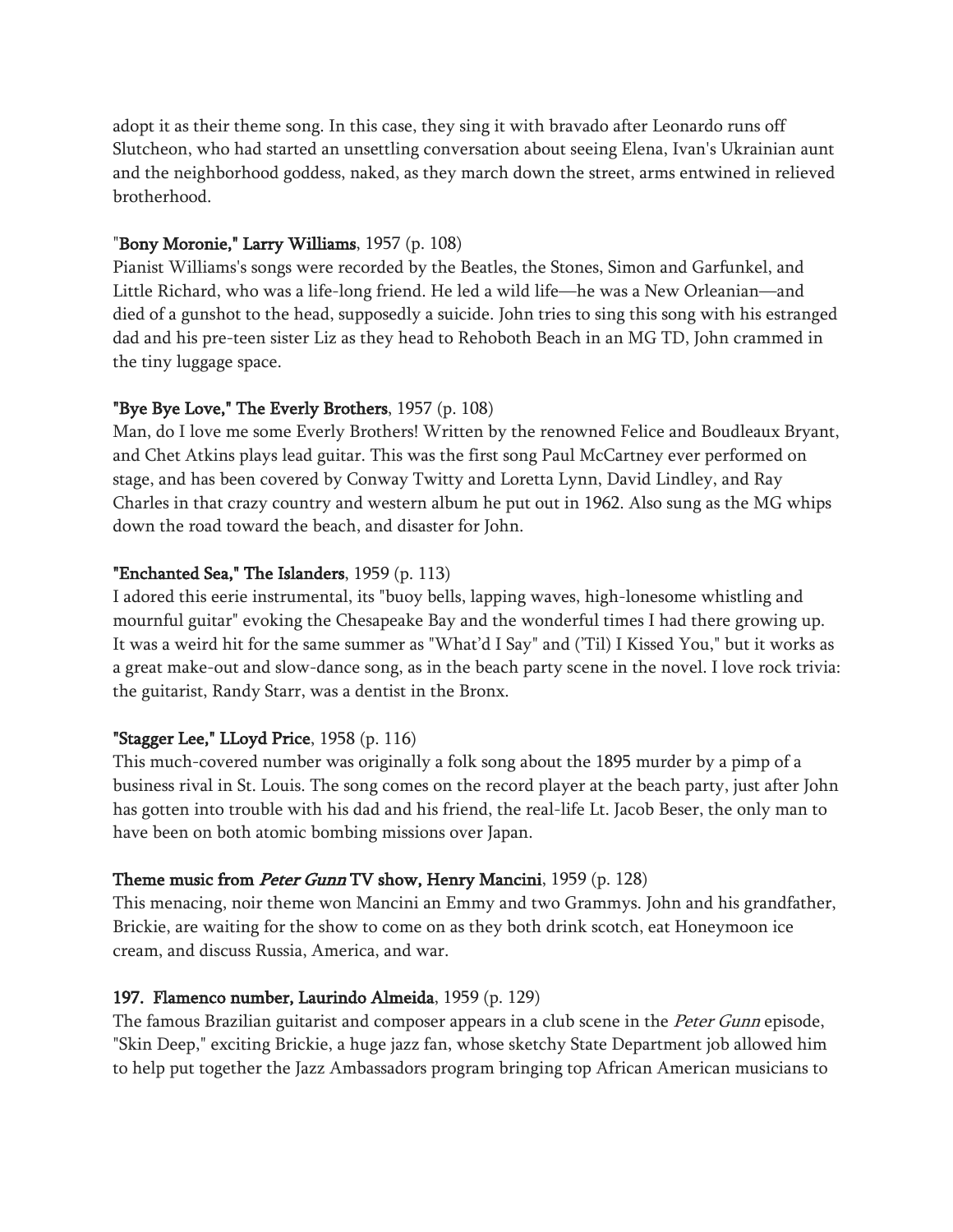Europe and Russia. Almeida was a creator of bossa nova, and also played with the Modern Jazz Quartet.

### "Rumble," Link Wray and His Ray Men, 1958 (p. 135)

Link Wray! One of my all-time favorites. A North Carolina guy of Native American descent, his distinctive power chord changed rock. "Rumble" was the only instrumental ever banned in the U.S. because its scary, malevolent sound might have inspired juvenile delinquency. (Giant eye roll.) It certainly deeply inspired many musicians like Iggy Pop and Jimmy Page, and is used in quite a few film soundtracks. "Rumble" "twangs darkly from the car radio" as the hood Leonardo pulls up in a nasty scenario involving his "scag" girlfriend, Dawn, Tim, the goodhearted Good Humor man, and a rubber.

### "Ride of the Valkyries," Richard Wagner, 1856 (p. 139)

The three cool cats are hanging out, hatching a plan to break into a museum for nefarious purposes. Max is humming this ominous tune from a favorite *Merrie Melodies* cartoon featuring Elmer Fudd killing Bugs Bunny. Wagner is "verboten" in Max's Jewish home because of Wagner's anti-Semitic writing and the Nazi association with his music, played at Nazi events, and Dachau.

### "The Battle of New Orleans," Johnny Horton, 1959 (p. 150)

Written by Jimmy Driftwood and based on a fiddle tune, "The 8th of January," the date in 1815 when we kicked British ass, the song went to #1 in 1959. Naturally, kids loved it. The boys listen to it on Max's transistor radio late at night to psych themselves up for the heist. Ivan the Tenderhearted doesn't want to hear it because the part about using the alligator as a cannon is so cruel to the gator.

# "On My Way (Home)," African American gospel tune, sung by Lucille Banks Robinson Miller (p. 157)

Madame Robinson was D.C.'s second female gospel radio announcer, performing and promoting a flourishing gospel scene in the city on WOOK, WUST, WOL, and WYCB. She was also an accompanist to Mahalia Jackson, Sister Rosetta Tharpe, and Thomas A. Dorsey. For her religious work and service to her community, she was invited for an audience with the Pope. In the novel, the real-life James Hampton, a Black veteran and one of America's greatest artists, is listening to this song on his truck radio as he goes about his late-night janitorial duties at one of D.C.'s museums while the boys wait for an opportunity to break in.

## Kind of Blue, Miles Davis, 1959 (p. 192)

This experimental album by the legendary composer and trumpeter is one of the greatest jazz records of all time, influencing jazz, rock and classical music. The composition was based on modality, not chord progression, which Davis believed gave the musician more freedom. Brickie is very excited about the new record, and plays it first to show it off to the neighbors at the Fabulous Family Fiesta, organized to improve relations in the international neighborhood. John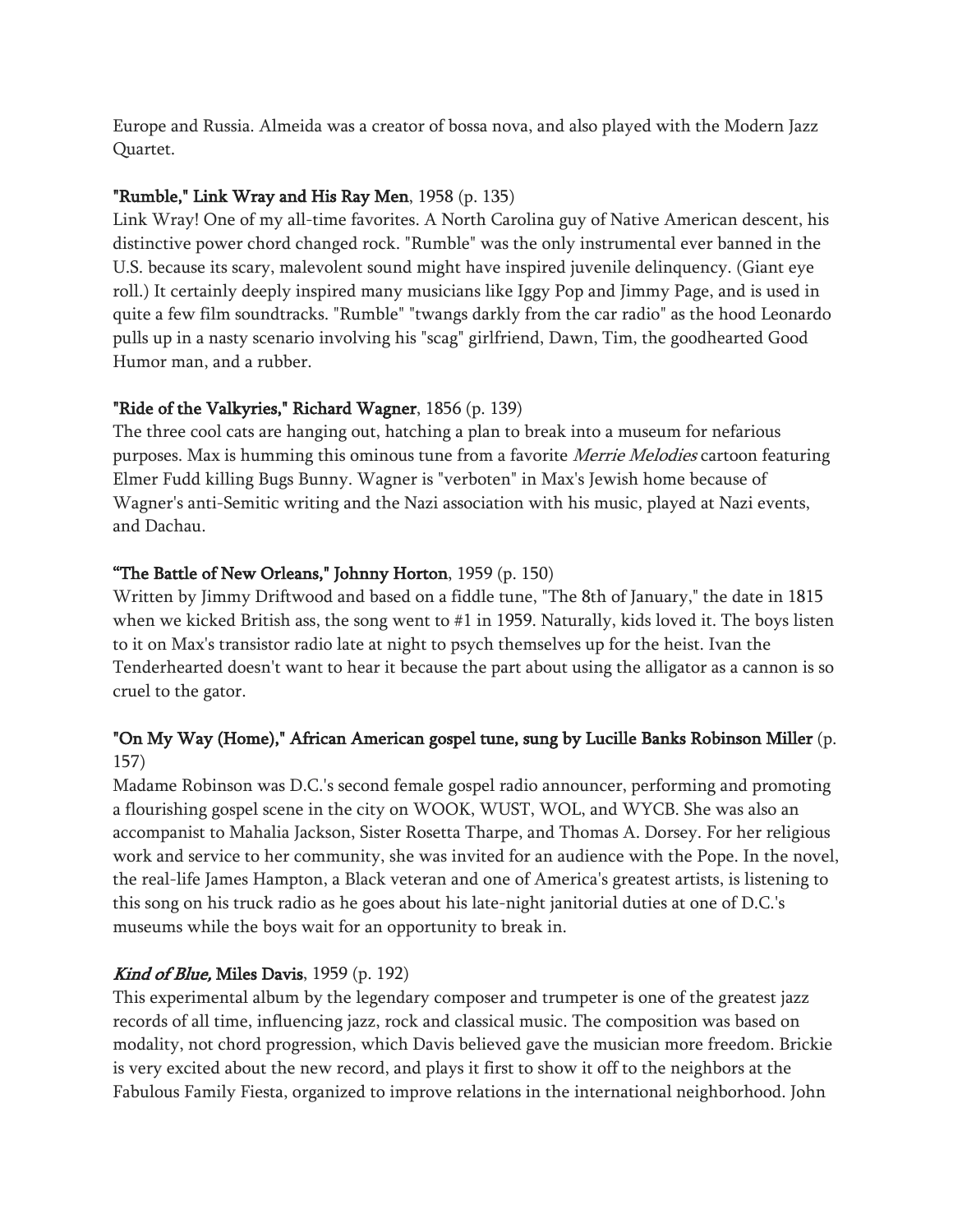is worried that Brickie won't play any R&B or rock 'n' roll, thinking, "Nobody normal can dance" to Kind of Blue.

### Melody's Bar, album, Don Barreto and His Cuban Orchestra, 1932-1946 (p. 193)

Don Barreto was born in Havana but spent most of his musical career in Spain and Paris. He played jazz violin, guitar and banjo, mostly appearing at Melody's Bar. I could find no evidence that he played in the U.S., or that he returned to Havana, but I've decided that Brickie, who traveled a good bit as a young army linguist, had seen him perform in Paris. (I'm playing the fiction card here). Anyway, a Cha Cha number on this album is Brickie's choice, but one that everybody can dance to, and they all do.

## "Take the A Train," Duke Ellington, 1953 (p. 195)

James Edward Ellington, grandson of a former slave, was born in Washington where his family lived at 2129 Ward Place, NW. His band played everywhere around the city, from pool halls to embassy parties, and it's likely that Brickie heard him play at the popular club, Bohemian Caverns, at the intersection of 11th and U Streets NW. Eventually Duke landed in NYC at the Cotton Club and became an international sensation featured in several films. Duke was awarded a Presidential Medal of Freedom in 1969 and the French Legion d'honneur in 1973. Check out the tribute songs to him by Dave Brubeck, Miles Davis, Charles Mingus, and Stevie Wonder. "A Train" was composed by Billy Strayhorn in 1939 but became the signature tune of the Duke Ellington Orchestra.

## "The Stroll," The Diamonds, 1957 (p. 196)

This hit, recorded by the Canadian band that also had a second 1957 hit, "Little Darlin'", was written by Clyde Otis, a Mississippi native—Huzzah!—who was one of the first African American A&R executives. At the fiesta, Brickie finally plays a number the kids love, although only the pre-teens Liz and Maari can properly perform the Virginia reel-like Stroll line dance, and teach everybody else. The song and dance were standard on American Bandstand and later, Soul Train, where Don Cornelius proclaimed it "The Soul Train Line."

## "Reet, Petite, and Gone," Louis Jordan and His Tympany Five, 1947 (p. 198)

Love Louis Jordan! So does my mom, and his crazy, raucous songs were family themes in our house. The adults at the party are thrilled to hear it, and serious jitterbugging begins. Jitterbug, akin to swing and the Lindy Hop, was first popularized by African Americans and by Cab Calloway's movies like Call of the Jitterbug in 1934, and Cab Calloway's Jitterbug Party the next year.

#### "Me Rock-a-Hula," Bill Haley and His Comets, 1958 (p. 202)

Written by Haley, Milt Gabler, Rusty Keefer, and Catherine Cafra, this is classic Bill Haley, but with Hawaiian guitar and jungle drums. Beatriz, Brazilian tomboy, spectacularly hula-hoops to this song at the fiesta in honor of the new fiftieth state. The guys are wowed.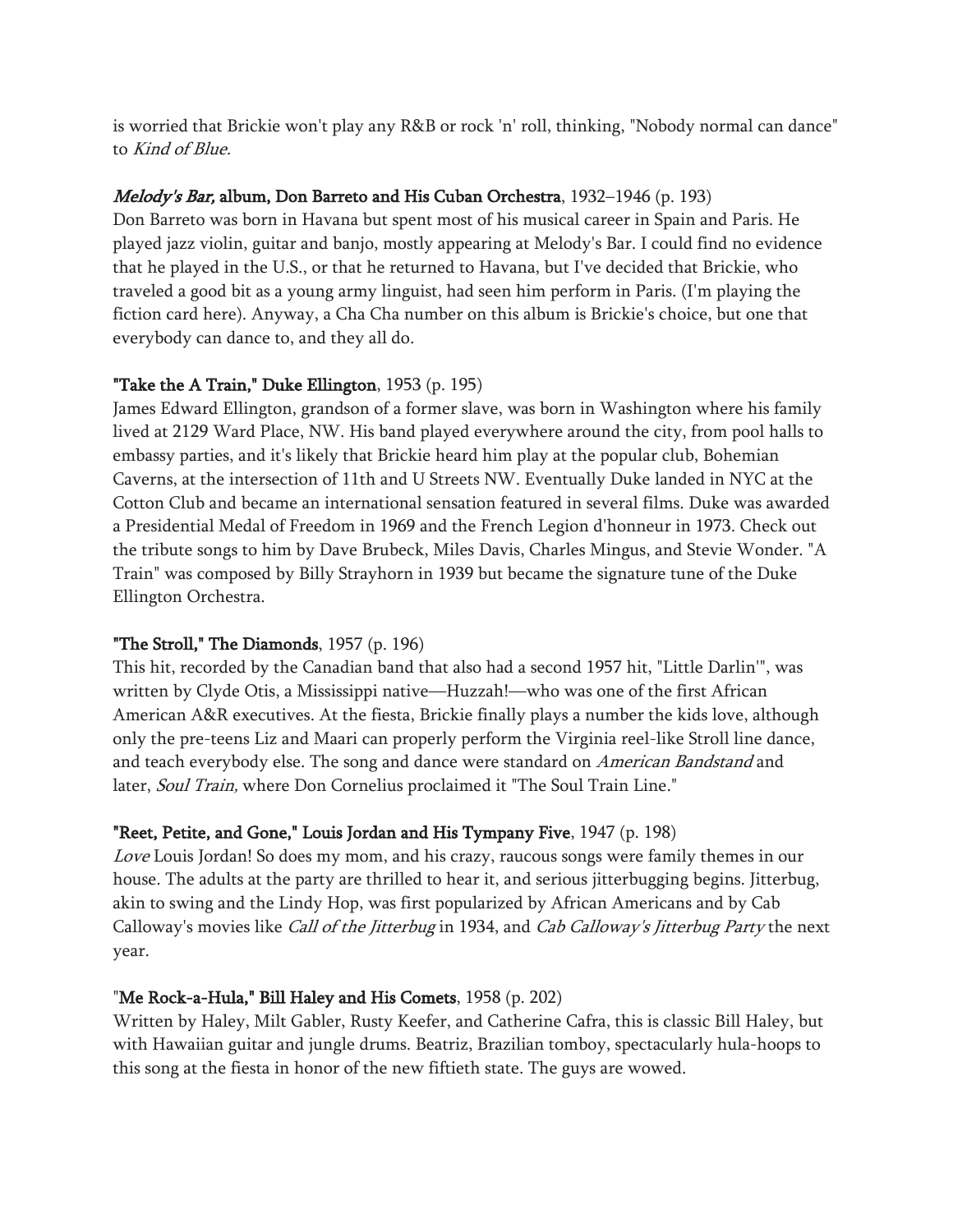# "Hey! Bo Diddley," Bo Diddley Mississippian (Huzzah again!) backed by Peggy Jones and The Flamingos, 1957 (p. 203)

The jumpingest party music ever. Bo Diddley took his name from the diddley bow, a one-string instrument that was of West African origin and popular in the deep south. Another native Mississippian (huzzah again!), he came to D.C. from Chicago and had a home studio at 2614 Rhode Island Avenue, NW (Marvin Gaye sang there and was his valet!). They played with every cool act in the world and influenced everybody. In England, teenagers were forbidden to stand up and dance (how could you *not?)* so they danced with their hands, hence the Hand-Jive, probably derived from juba or hambone slap beats, and children's clap-slap rhyming games. Liz and Maari do it at the fiesta.

# "Reet Petite," Jackie Wilson, 1957 (p. 203)

Mr. Excitement! Although he borrowed the song title from Louis Jordan, Wilson's "Reet Petite" is not the same song, though it is the song the kids want to hear at the fiesta after having been taken to see *Go, Johnny, Go*, by their idol Elena, where Wilson is featured. A Detroit guy with Mississippi roots, Wilson was instrumental in the evolution from R&B to Motown soul. The song ratchets up the frenzied Fiesta dancing, and all sing the *Oh, oh, oh, oh, A-oh, oh, oh* refrain. Ever popular, the Reet Petite album was re-issued in 1986.

# "You Send Me," Sam Cooke, 1957 (p. 205)

Born in Clarksdale, Mississippi (ok, I won't say it), Cooke's family took that old Great Migration route to Chicago, as so many African Americans continued to do. He developed his lovely voice singing gospel when he was young. Cooke was a civil rights activist, and his iconic 1964 song, "A Change is Gonna Come" has always been a part of the movement, and no doubt will be heard even more universally now. Sadly, like Jackie Wilson, Cooke died way too young, shot by a female motel manager under murky circumstances. The Fiesta crowd, exhausted from rum and beer, dancing and summer heat, all fall into bearhug swaying while Brickie will play one slow song after another.

# "Smoke Gets in Your Eyes," The Platters, 1959 (p. 205)

Originally composed and recorded by Jerome Kern and Otto Harbach for a 1933 musical, the song has been recorded by generations of musicians, but you can't beat The Platters' version, sung by Tony Williams.

## "Mona Lisa," Nat King Cole, 1950 (p. 205)

This beautiful ballad was written by Ray Evans and Jay Livingston for the film Captain Carey, U.S.A. in 1950. My very young parents loved the song so much they named me for it! Chicagoan Cole recorded over one hundred songs that became hits, and was the first African American to host a TV series. His enormous popularity with white audiences riled racists—the KKK, active in Los Angeles in the fifties, burned a cross on his front lawn, and in Birmingham, Alabama, he was attacked onstage by a group of men intending to kidnap him. Brickie is very fond of Nat King